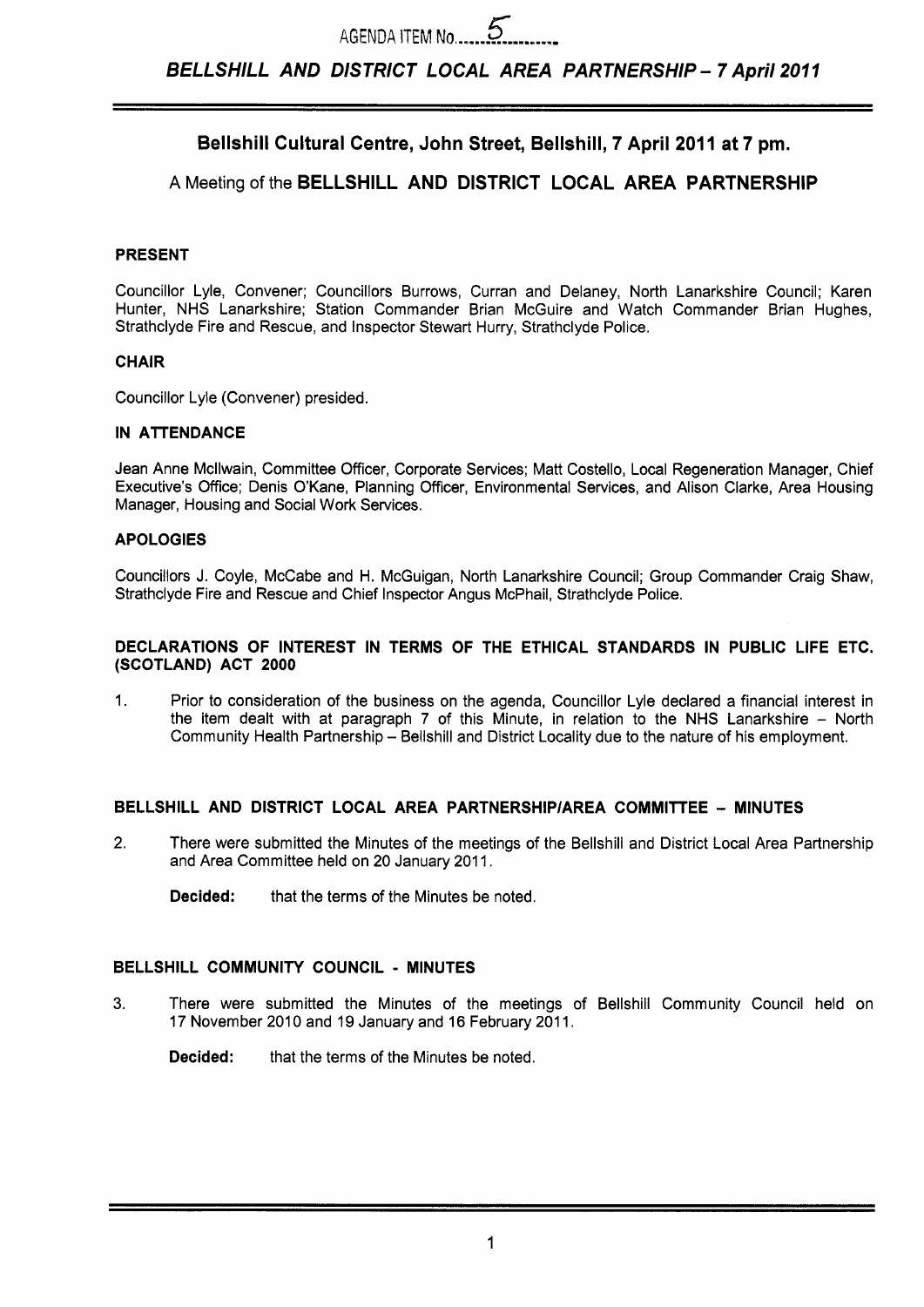## **PRESENTATION** - **REDUCTION IN THE NUMBER OF LOCAL AREA PARTNERSHIPS**

- **4.** The Local Regeneration Manager, Matt Costello, submitted information (tabled) in relation to the Council's proposals to reduce the number of Local Area Partnerships from six to three and gave a presentation thereon (1) setting out the background to the proposals; (2) advising that there were two options available (a) Option 1 - Airdrie and Coatbridge; Motherwell, Wishaw and Bellshill, and North Area, or (b) Option 2 - Cumbernauld, Kilsyth and Airdrie; Coatbridge, Bellshill and Strathkelvin, and Motherwell, Wishaw and Fortissat; (3) indicating that the consultees included North Lanarkshire Partnership, Community Forums, Local Area Teams and Local Area Partnerships; **(4)** setting out the main issues for consideration by the Local Area Partnership, and (5) pointing out (a) that written comments required to be submitted by 6 May 2011; (b) that a report on the outcome of the consultation would be submitted to the Council's Policy and Resources Committee on 16 June 2011, and (c) that the Committee's decision would be reported to the Local Area Partnerships thereafter.
	- **Decided:** that the presentation by the Local Regeneration Manager be noted.

## **BELLSHILL AND DISTRICT COMMUNITY FORUM** - **UPDATE**

- 5. There was submitted a report dated April 201 1 from Bellshill and District Community Forum advising of the activities of the Forum over the last few months.
	- **Decided:** that the terms of the report be noted.

## **NORTH LANARKSHIRE PARTNERSHIP BOARD MINUTES**

- 6. There were submitted the Minutes of the meetings of North Lanarkshire Partnership Board held on 6 October 2010 and 12 January 2011.
	- **Decided:** that the terms of the Minutes be noted.

**Councillor Lyle, having declared a financial interest in the following item due to the nature of his employment, left the meeting and took no part in its consideration and determination. Councillor Lyle also demitted the Chair for the duration of this item only and Councillor Curran assumed the Chair.** 

#### **NHS LANARKSHIRE** - **NORTH COMMUNITY HEALTH PARTNERSHIP** - **BELLSHILL AND DISTRICT LOCALITY**

7. There was submitted a report (docketed as relative to the Minute of the meeting of the Bellshill and District Area Committee held on 7 April 2011) dated 17 March 2011 by the Unit General Manager, NHS Lanarkshire (1) providing details of various initiatives that had taken place within the Bellshill Locality area, and (2) seeking identification of specific areas of information for future reporting to the Local Area Partnership meetings in the context of the Single Outcome Agreement and the Community Plan.

The Local Area Partnership then heard Karen Hunter, Service Manager, NHS Lanarkshire, in supplement to the report and in response to Members' questions, when she advised that the Bellshill Locality contacts, as detailed in the report, would be relocating from their current location at Cleland Hospital to Wishaw General Hospital adjacent to the Maggie's Centre and highlighted the action being taken by GP practices within Bellshill to improve attendance at Cervical Screening appointments.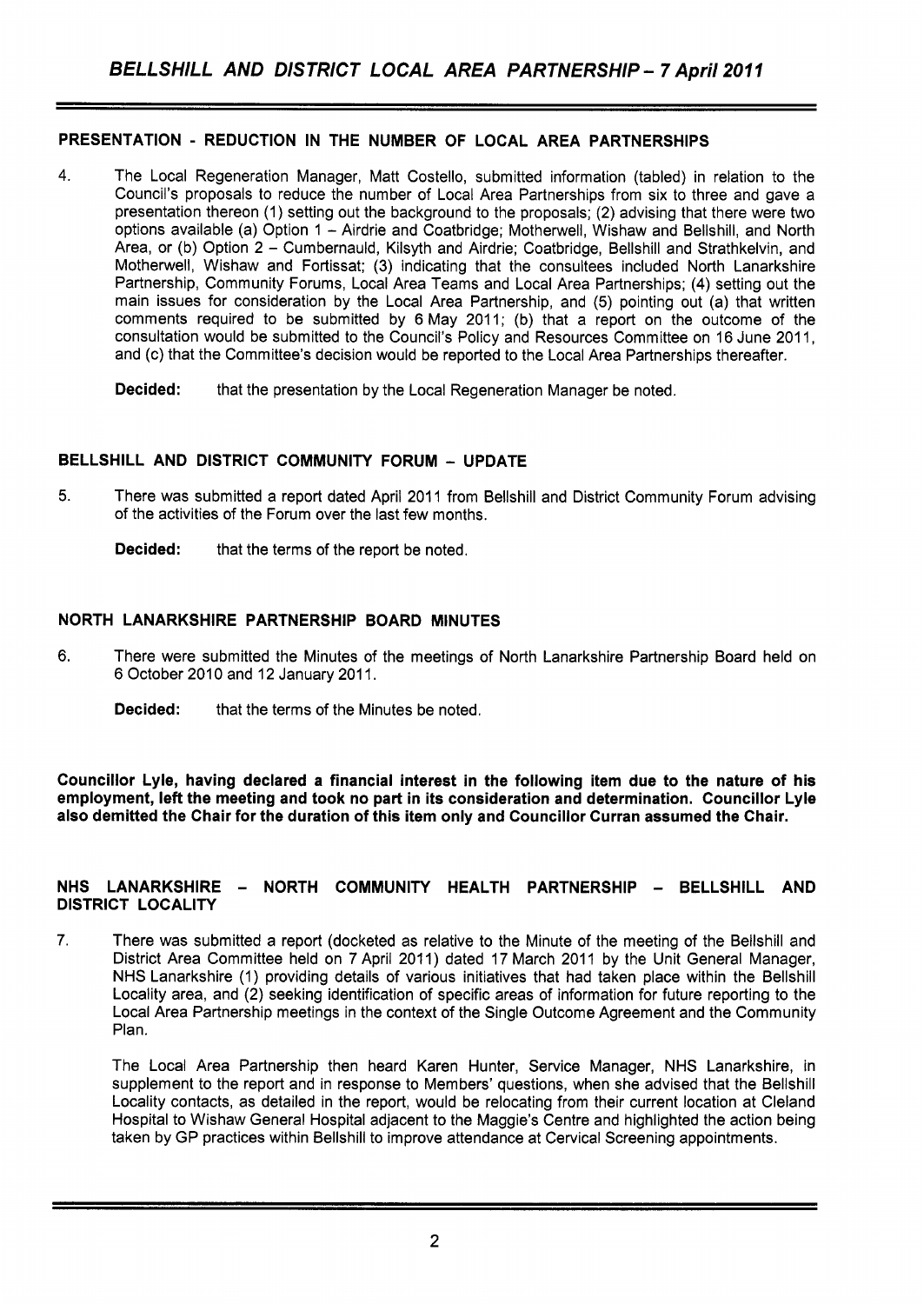**Decided:** that it be recommended to the Area Committee:-

- (1) that, in the context of the Single Outcome Agreement and the Community Plan, specific areas be identified for future reports to the Local Area Partnership, and
- (2) that the contents of the report be otherwise noted.

## **Councillor Lyle resumed the Chair.**

## **JOINT COMMUNITY SAFETY REPORT**

**8.** There was submitted a joint report (docketed as relative to the Minute of the meeting of the Bellshill and District Area Committee held on 7 April 2011) dated 7 April 2011 by Housing and Social Work Services, Strathclyde Police and Strathclyde Fire and Rescue advising of initiatives and measures taken to minimise the level of anti-social behaviour within the Bellshill and District area for the period from December 2010 to February 2011, including (1) a summary of the key activities of the three partners; (2) statistical information in respect of the partners, as detailed within Appendices 2 to **4** of the report; (3) details of the hotspots for the Bellshill and District area, as shown in Appendix I to the report, and **(4)** the work of Liber8/Street Base North Project which provides outreach services for young people with potential alcohol and drug abuse issues in the Birkenshaw, Tannochside and Viewpark area, as detailed in Appendix 5 to the report.

The Local Area Partnership then heard Station Commander Brian McGuire, Strathclyde Fire and Rescue, Inspector Stewart Hurry, Strathclyde Police and Alison Clarke, Area Manager, Housing and Social Work Services, in supplement to the report and in response to Members' questions.

**Decided:** that the content of the report be noted.

## **LOCAL DEVELOPMENT PROGRAMME**

9. With reference to paragraph 8 of the Minute of the meeting of the Local Area Partnership held on 20 January 2011, there was submitted a report (docketed as relative to the Minute of the meeting of the Bellshill and District Area Committee held on 7 April 2011) dated 7 April 2011 by the Head of Regeneration Services (1) setting out the criteria for projects to be included within the Local Development Programme; (2) detailing the current position in relation to the projects within the Programme for (a) 2009/2010, as set out in Appendix 1 to the report, and (b) 2010/2011, as detailed in Appendix 2 to the report, and (3) referring to the agreed reduction in the Local Development Programme funding from £2.93m in 2011/2012 to £1m, projects for which would be considered following the decision on the set up and funding of the New Local Area Partnerships.

Matt Costello, Local Regeneration Manager, then highlighted the main points of the report and responded to Members' questions.

**Decided:** that it be recommended to the Area Committee:-

- (1) that the progress in relation to the delivery of the projects in 2009/2010, as detailed in Appendix 1 to the report, be noted;
- (2) that the progress regarding projects for delivery in 2010/2011, as detailed in Appendix 2 to the report, be noted;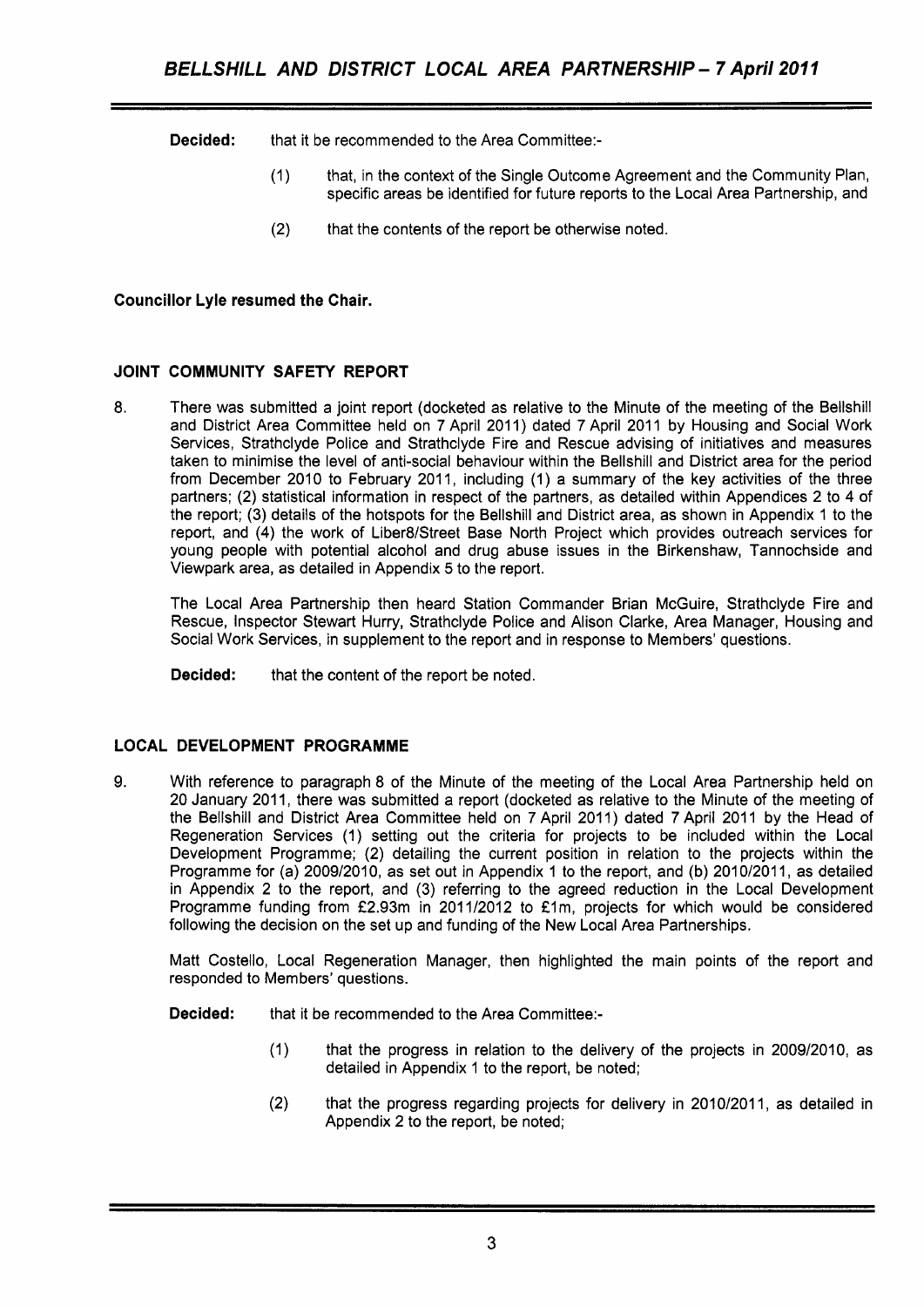- (3) that further progress on the current projects be reported to future meetings of the Local Area Partnership, and
- **(4)** that it be noted that projects for delivery in 2011/2012 will be presented to a future meeting of the Local Area Partnership for approval.

## **BELLSHILL TOWN CENTRE ACTION PLAN** - **UPDATE**

10. With reference to paragraph 9 of the Minute of the meeting of the Local Area Partnership held on 20 January 201 1, there was submitted a report (docketed as relative to the Minute of the meeting of the Bellshill and District Area Committee held on 7 April 2011) dated 14 March 2011 by the Head of Planning and Development updating the Local Area Partnership on the current position in relation to the Bellshill Town Centre Action Plan (1) indicating that Phase 4 works were progressing well and were within the scheduled timescales, as detailed in the report; (2) updating the Local Area Partnership in relation to the Draft Traffic Regulation Order, which had been approved on 26 January 2011, with associated signage being implemented during March; (3) advising that the 11 week contract for works to the Hamilton Road roundabout commenced on 7 March 2011 and was expected to be completed by mid May, and of the action being taken to maintain the flow of traffic during this time, and (4) intimating that, pending the progression of the Frameworks for the growth and change within Bellshill, and to take advantage of available funding, a number of projects for implementation during 201 1/2012 and 2012/2013 had been identified within Bellshill Town Centre, as detailed in Appendix 1 to the report, which would be subject to consultation with the local Members and relevant Services as they were developed.

Denis O'Kane, Planning Officer, was then heard in supplement to the report when he advised that the parking restrictions within Bellshill Town Centre would come into effect on 11 April 2011 and that the tenders received for the Park and Ride facility had been in excess of the allocated funding, which had resulted in the project being redesigned to reduce costs prior to being retendered.

During discussion, the Convener requested (1) that details of the proposed roundabout at Farmgate Square be provided at the next meeting of the Local Area Partnership, and (2) that the closure of Main Street at Glebe Street be re-evaluated given the changes in traffic levels since the original proposals were approved.

Arising from consideration of the works to the Morrison's link area, the Convener advised that he had received a request that James Cleland Richardson, a recipient of the Victoria Cross who was born in Bellshill and subsequently emigrated to Canada, be recognised, and proposed that consideration be given to the inclusion of Mr. Richardson's name within the James Dempsey Way area or, if this was not possible, consideration be given to recognition by inclusion of his name when further developments were undertaken within the Bellshill area.

**Decided:** that it be recommended to the Area Committee:-

- (1) that the progress made on the Bellshill Town Centre Action Plan be noted;
- (2) that details of the proposed roundabout at Farmgate Square be provided to the next meeting of the Local Area Partnership;
- (3) that the officers re-evaluate the closure of Main Street at Glebe Street in the light of the time since the original proposals were approved, and
- (4) that appropriate consideration be given to James Cleland Richardson being recognised by the future inclusion of his name within the James Dempsey Way area or as part of any future developments in the Bellshill area.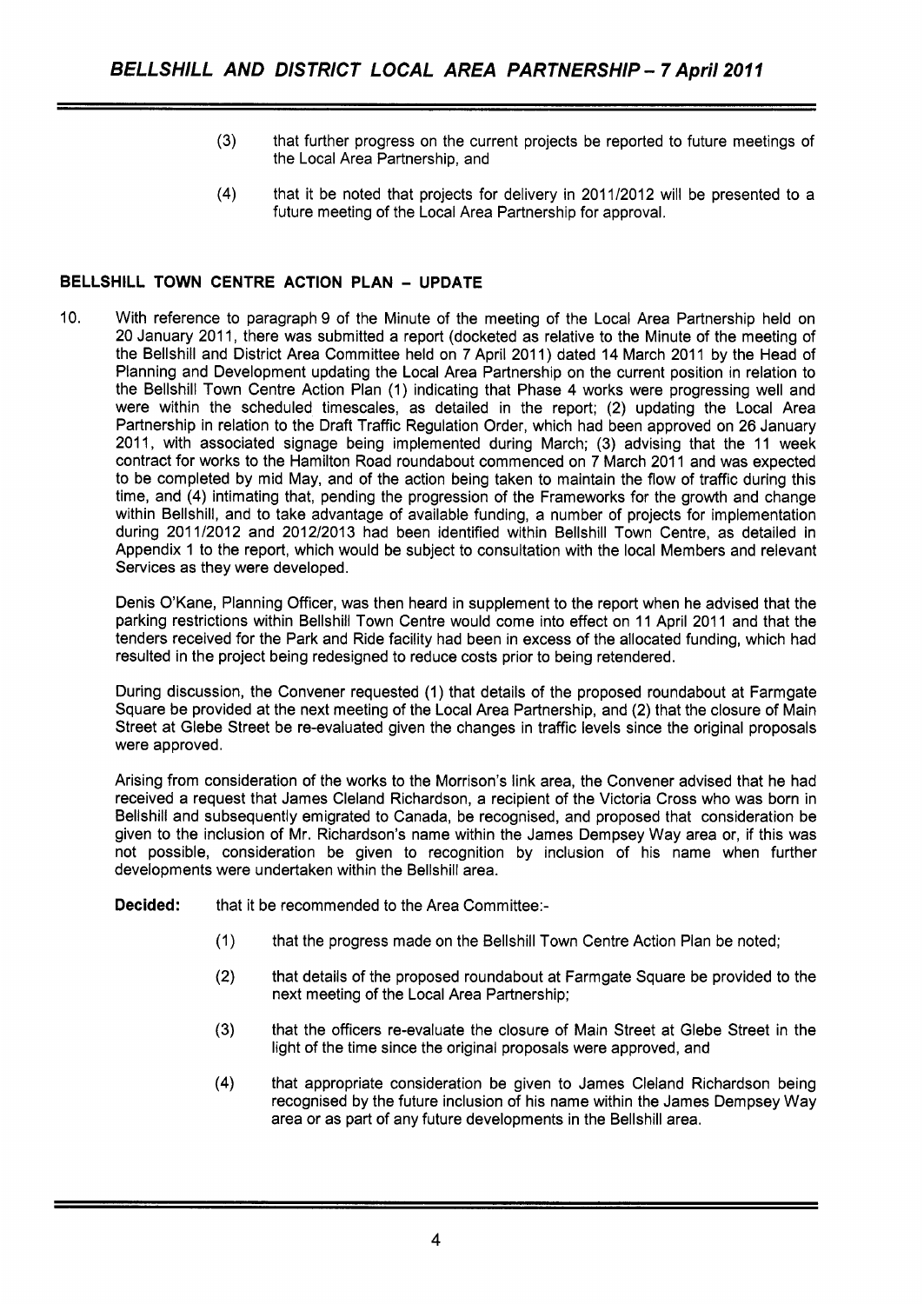## **DATE, TIME AND VENUE OF NEXT MEETING**

11. The Local Area Partnership noted that the next meeting of the Bellshill and District Local Area Partnership was scheduled to be held on Thursday, 7 July 2011 at 7 pm in the Bellshill Fire Station, Old Edinburgh Road, Bellshill.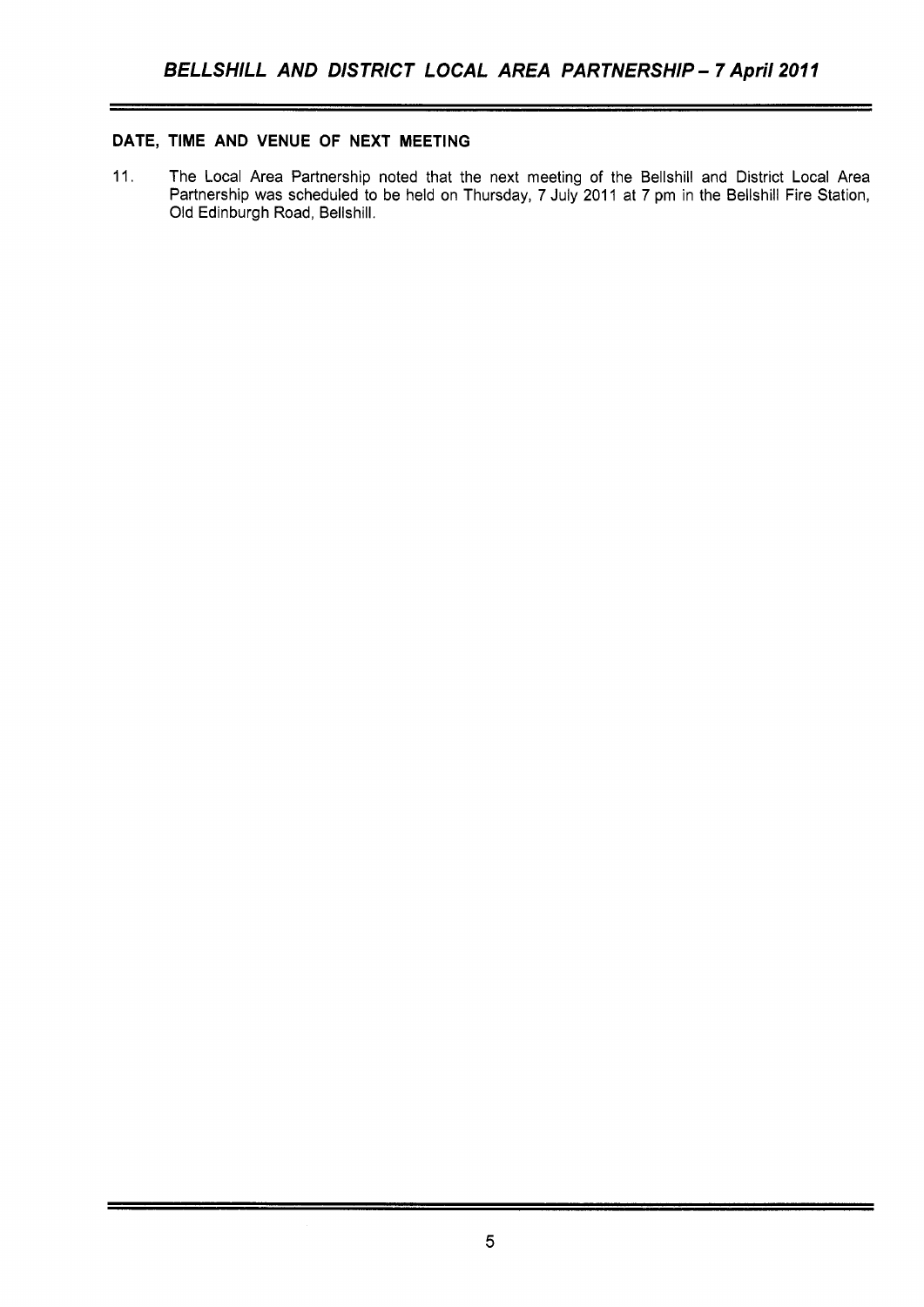Bellshill Cultural Centre, John Street, Bellshill, 7 April 2011 at 8.35 pm.

# **A** Meeting of the **BELLSHILL AND DISTRICT AREA COMMITTEE**

#### **PRESENT**

Councillor Lyle, Convener; Councillors Burrows, Curran and Delaney.

#### **CHAIR**

Councillor Lyle (Convener) presided.

#### **IN ATTENDANCE**

The Committee Officer, Corporate Services; Local Regeneration Manager, Chief Executive's Office; Planning Officer, Environmental Services and Area Housing Manager, Housing and Social Work Services.

#### **APOLOGIES**

Councillors J. Coyle, McCabe and H. McGuigan.

#### 1. **DECLARATIONS OF INTEREST IN TERMS OF THE ETHICAL STANDARDS IN PUBLIC LIFE ETC. (SCOTLAND) ACT 2000**

Prior to consideration of the business on the agenda, Councillor Lyle declared a financial interest in the item dealt with at paragraph 7 of this Minute, in relation to the NHS Lanarkshire  $-$  North Community Health Partnership - Bellshill and District Locality due to the nature of his employment.

#### 2. **CONSIDER RECOMMENDATIONS BY THE BELLSHILL AND DISTRICT LOCAL AREA PARTNERSHIP HELD ON 7 APRIL 2011**

The Committee gave consideration to the recommendations made by the Bellshill and District Local Area Partnership at its meeting held on 7 April 2011 and agreed in respect of each item, the following:-

#### (1) **BELLSHILL AND DISTRICT LOCAL AREA PARTNERSHIPIAREA COMMllTEE** - **MINUTES**

**Decided:** that the terms of the Minutes be noted.

#### **(2) BELLSHILL COMMUNITY COUNCIL** - **MINUTES**

**Decided:** that the terms of the Minutes be noted.

# **(3) PRESENTATION** - **REDUCTION IN THE NUMBER OF LOCAL AREA PARTNERSHIPS**

**Decided:** that the presentation by the Local Regeneration Manager be noted.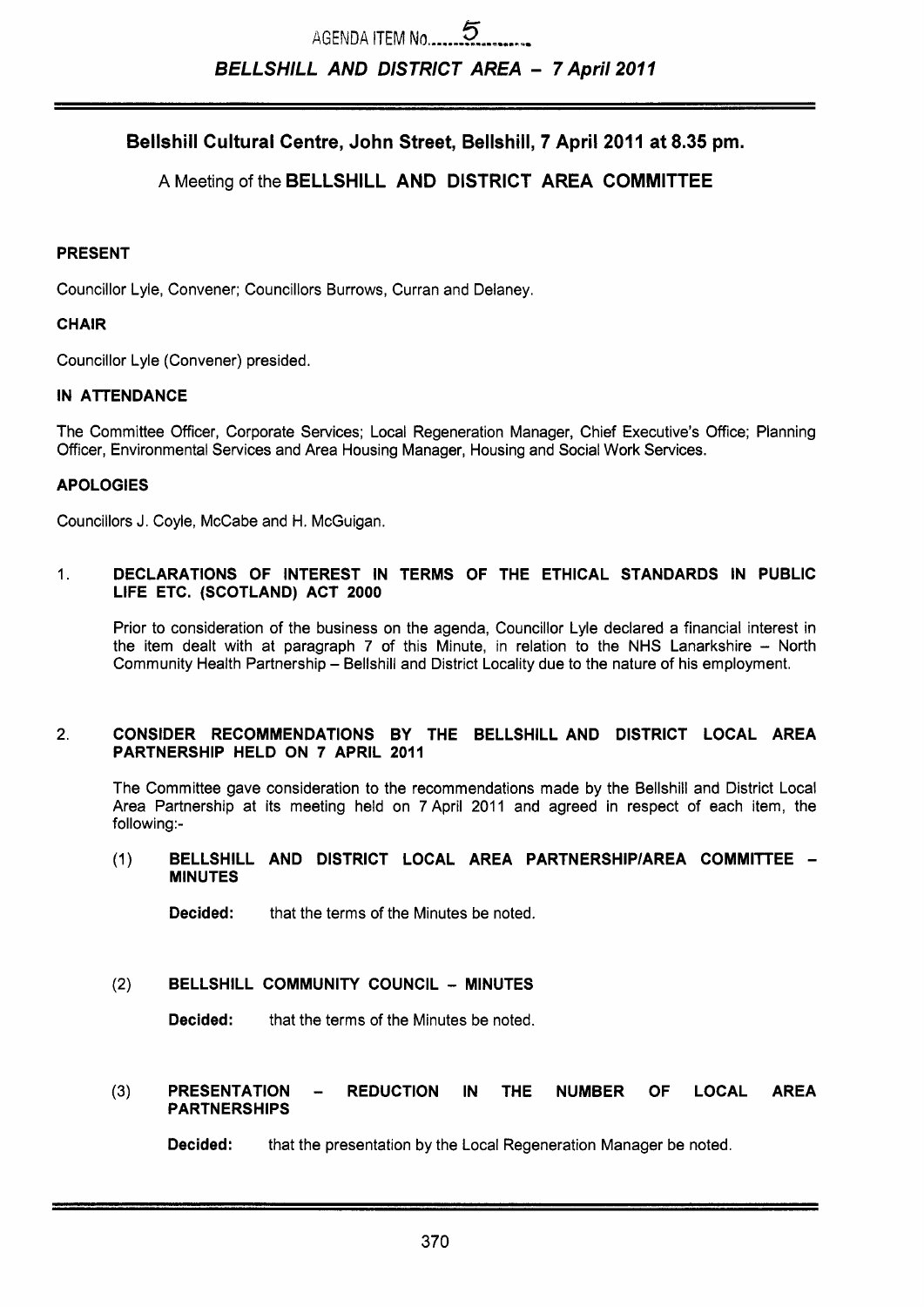## **(4)** BELLSHILL AND DISTRICT COMMUNITY FORUM - UPDATE

**Decided:** that the terms of the report be noted.

## **(5)** NORTH LANARKSHIRE PARTNERSHIP BOARD MINUTES

**Decided:** that the terms of the Minutes be noted.

Councillor Lyle, having declared a financial interest in the following item due to the nature of his employment, left the meeting and took no part in its consideration and determination. Councillor Lyle also demitted the Chair for the duration of this item only and Councillor Curran took the Chair.

#### **(6)** NHS LANARKSHIRE - NORTH COMMUNITY HEALTH PARTNERSHIP - BELLSHILL AND DISTRICT LOCALITY

#### Decided:

- (1) that, in the context of the Single Outcome Agreement and the Community Plan, specific areas be identified for future reports to the Local Area Partnership, and
- (2) that the contents of the report be otherwise noted.

#### Councillor Lyle resumed the Chair.

## (7) JOINT COMMUNITY SAFETY REPORT

Decided: that the content of the report be noted.

## (8) LOCAL DEVELOPMENT PROGRAMME

#### Decided:

- (1) that the progress in relation to the delivery of the projects in 2009/2010, as detailed in Appendix 1 to the report, be noted;
- (2) that the progress regarding projects for delivery in 2010/2011, as detailed in Appendix 2 to the report, be noted;
- **(3)** that further progress on the current projects be reported to future meetings of the Local Area Partnership, and
- (4) that it be noted that projects for delivery in 2011/2012 will be presented to a future meeting of the Local Area Partnership for approval.